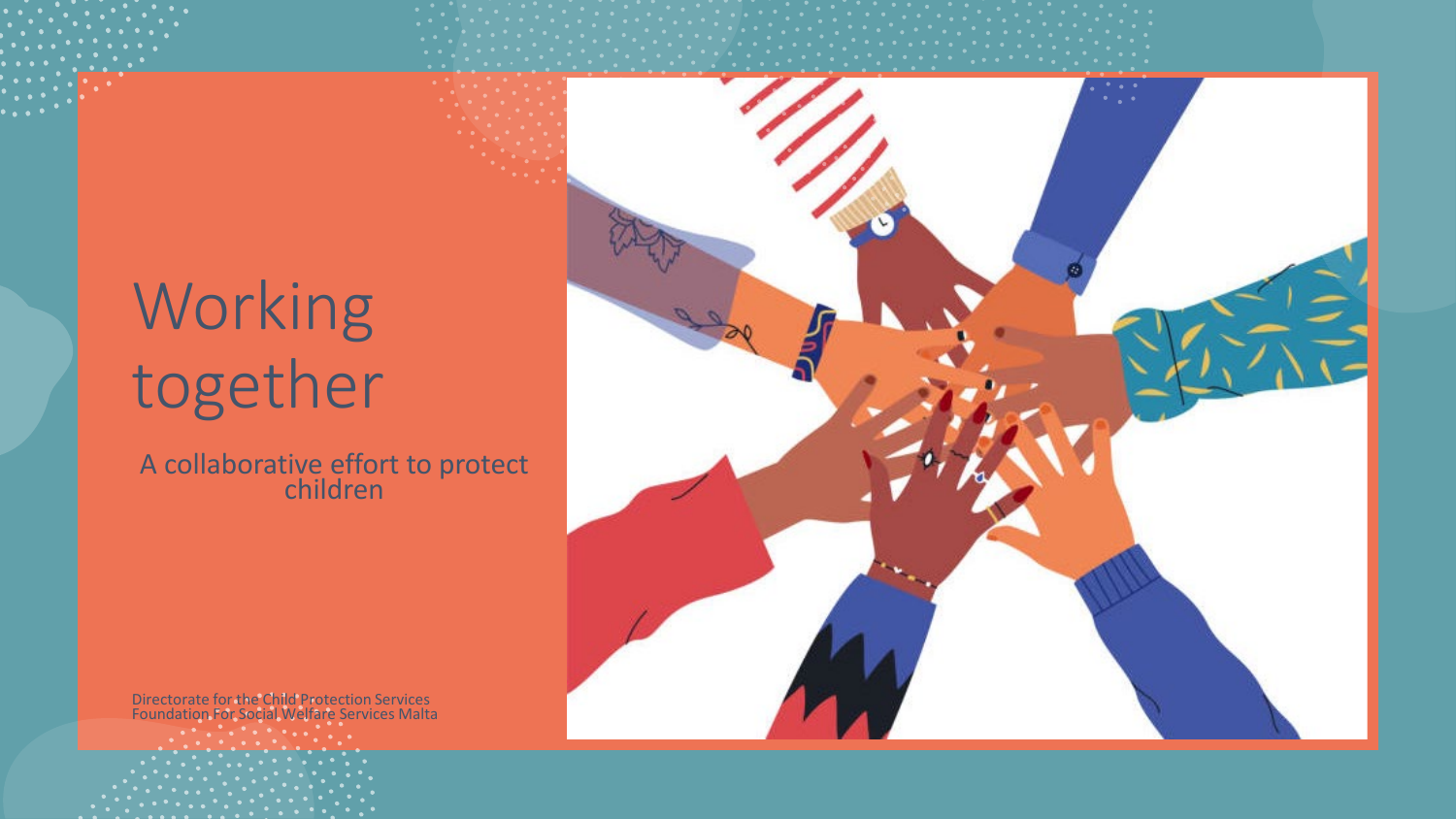#### Alone or Together?

**FRIT AB REA**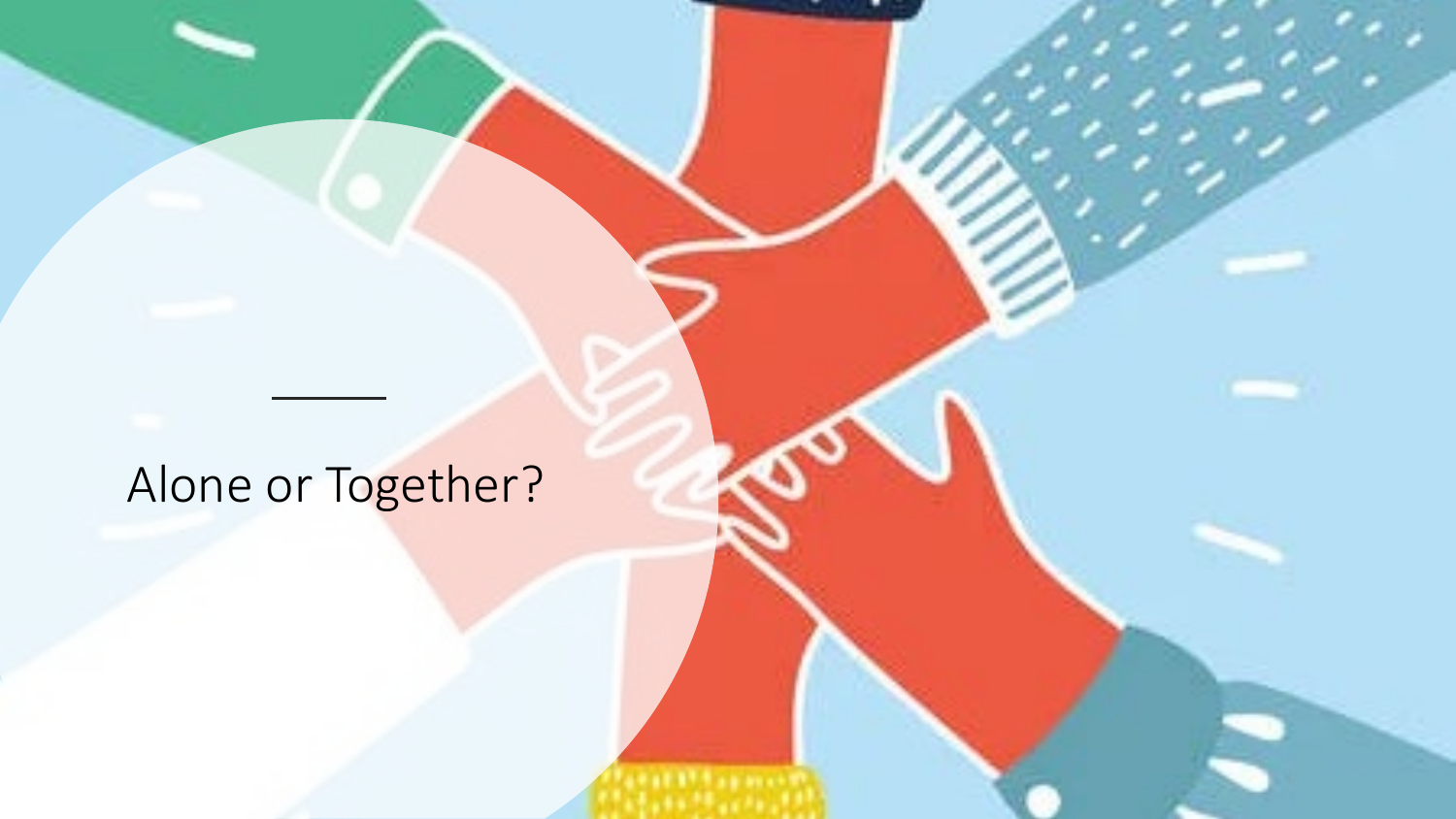#### What is the goal?

Depending on the Social

Contract of the State, we

find differences in the

agreement between the

State and its People, as to

how the State will care for the People.

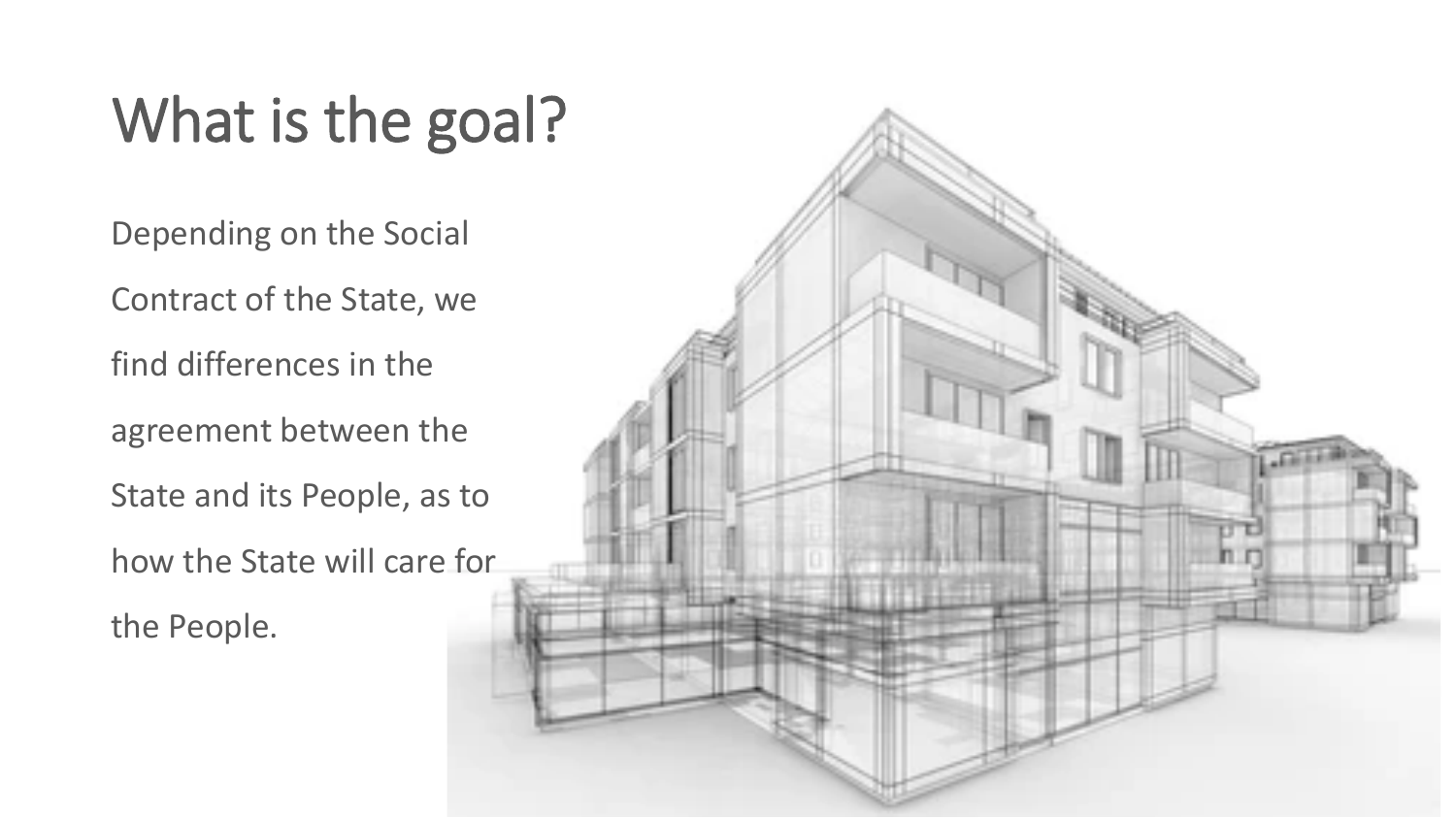#### Readjusting everyone has not been automatic

All other services resisted the idea of working differently. They all enjoyed the status quo and did not wish to change. **In 2019 the Child Protection was accused that it will merely push activities that were within its portfolio unto others so that their load is alleviated.** 

DCPS had to earn the reputation of a trusted leader, to be able to cause influence.

DCPS led by example. It took on work that was out of its remit, just to set an example of what can be achieved if one ventures out of its current remit.

All this; whilst carrying out its business as usual operations; and whilst resolving crucial deficits of a previous system.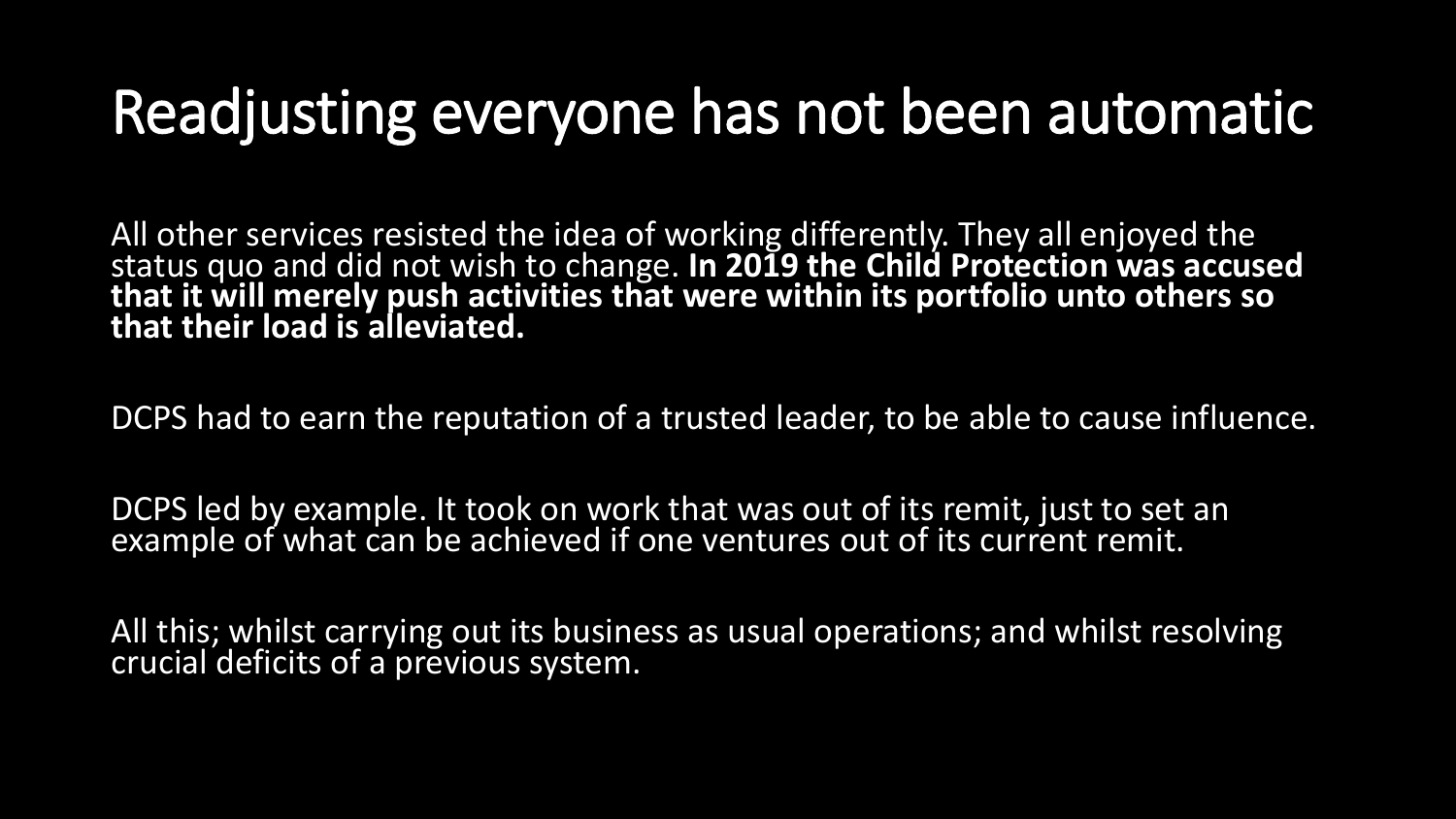# Child Protection and the Schools

• School Consultant System to alleviate schools' concerns about CP cases.

• Free training to all schools about legal obligations, recognizing symptoms of child abuse, compiling good referrals, and the Law.

- Free training to all childcare centres
- Regular monthly meetings with the Child Safety Services and Safeguarding officers in the Church **Schools**
- Development of renewed MOU

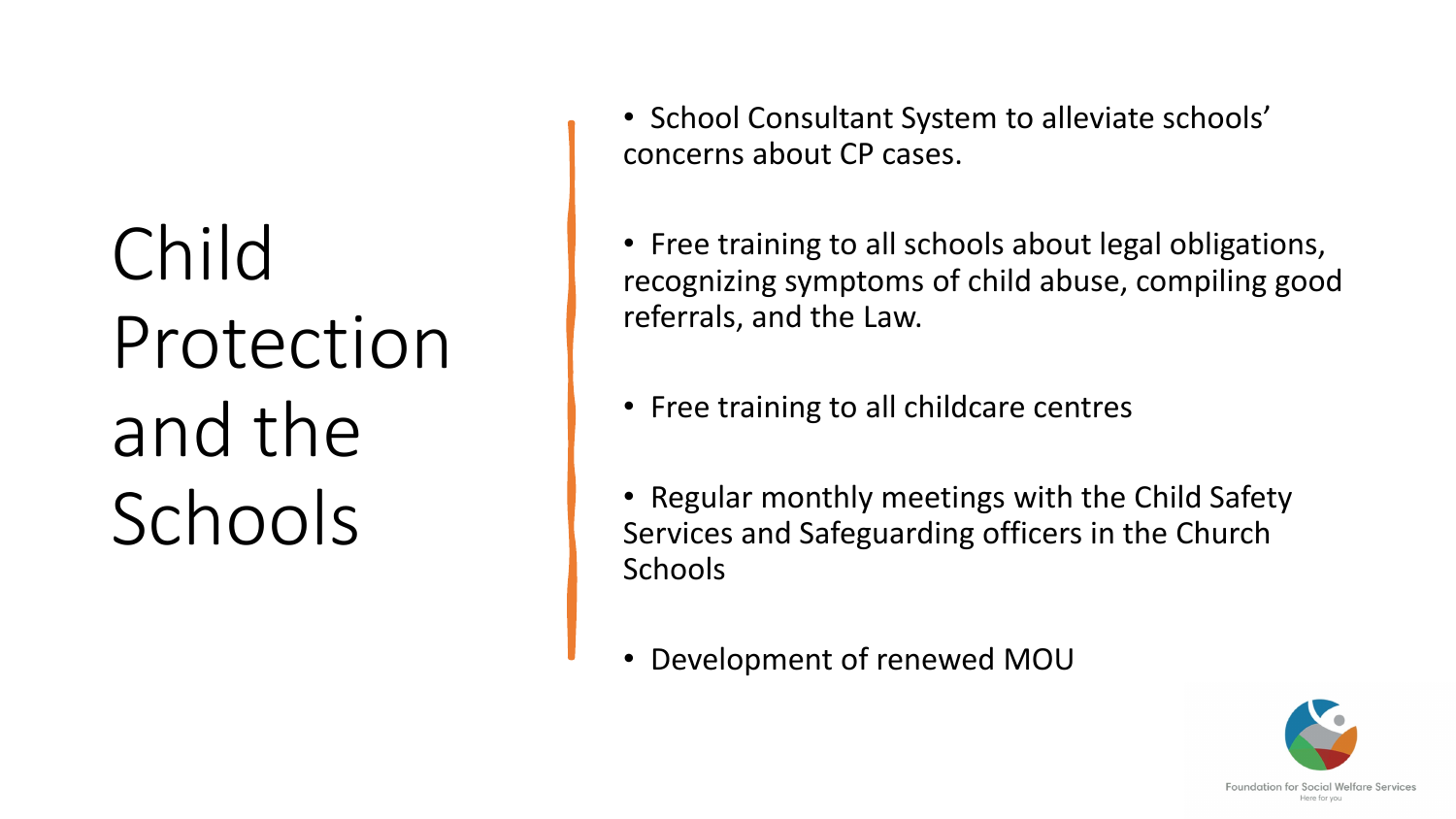# Child Protection and the Police

- New consultation procedure developed between the Director of Child Protection and the Police.
- Direct links with Vice Squad, Gender Based Violence Squads, Drug Squads and Homocide, Victim Support Unit and the Local Police Districts
- New Procedure to access information across the systems.
- New Procedure that permits liaisons with the Immigration Unit.
- Free training on conducting Forensic Interviews to VS and GBDV.

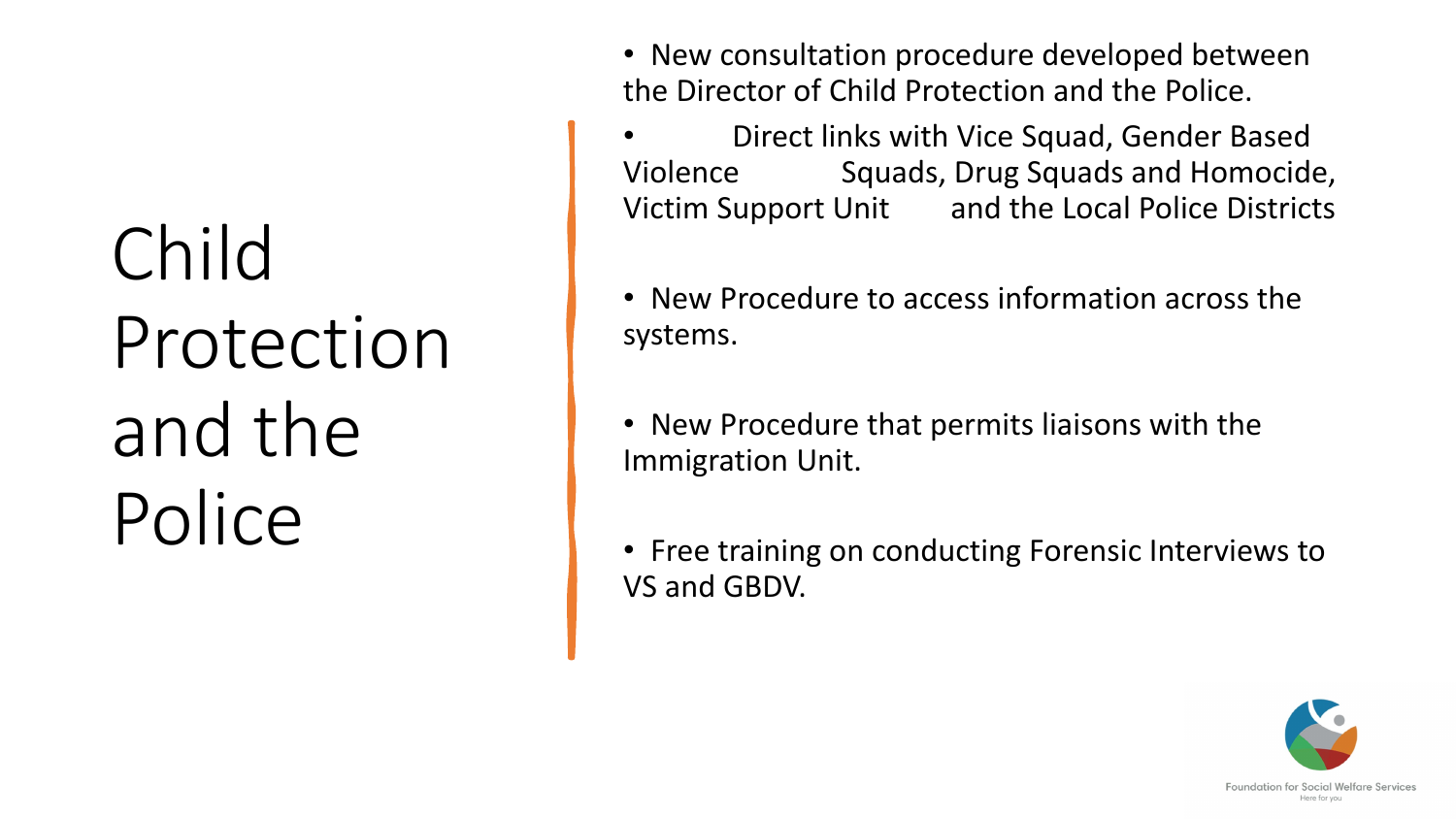Child Protection and the Services taking care of children removed from home

- Established the Looked After Network which brought together all the stakeholders that operate **any** service in the look after children architecture, with the sole scope to recreate amicable ties and iron out structural difficulties.
- Established the first draft of the residential services map, which attempted to offer a clear illustration of the gaps that exist in the residential services across the spectrum.
- Humbly took over interventions that are traditionally given to other services, pending their allocation, just to show that we are here to help (ex. SAV, Production of Review Board Applications, Transportation of minors, etc)

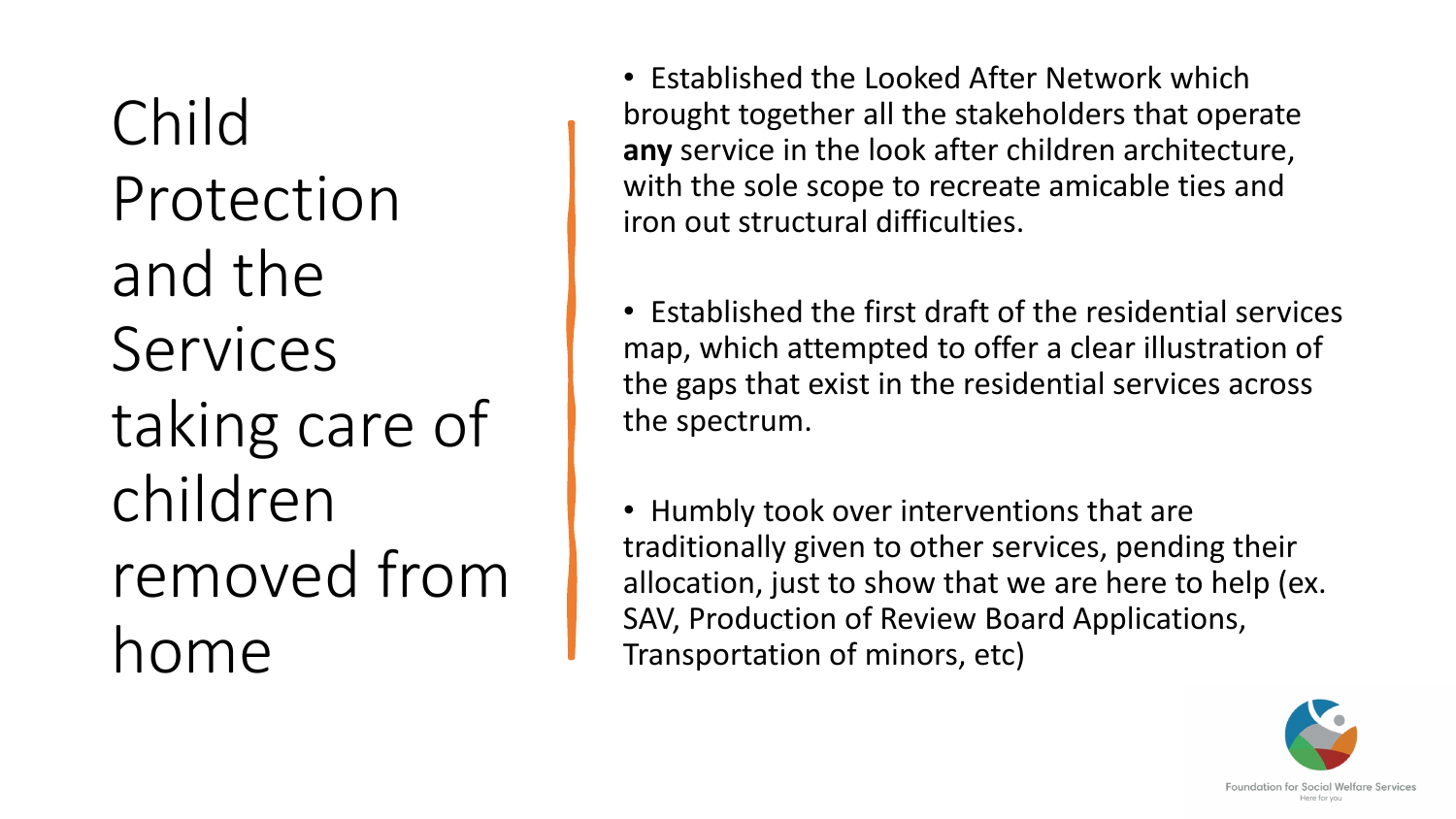# Child Protection and the Courts

• The Court Procedure required a major overhaul. We worked closely with;

• The Court Registry to form a new procedure that permitted the timely and adequate notification of parties of Court Procedures.

• The Judiciary to form appropriate and legitimate work alliances and procedures that aimed to utilize resources more efficiently. Now we enjoy excellent relations with the Family Court, with the Juvenile Court, with the Court of Magistrates (Gozo) and with the Criminal Court specializing in crimes against Children

• The Deputies to gain immediate contact channel that has served to keep this operation flowing fast with the complex exchange of information

- Retrained CP staff to be more in tune with the Court Procedures so that the Court gets what it needs immediately
- Established the Children House to offer a new option to the Court to interview victim children.

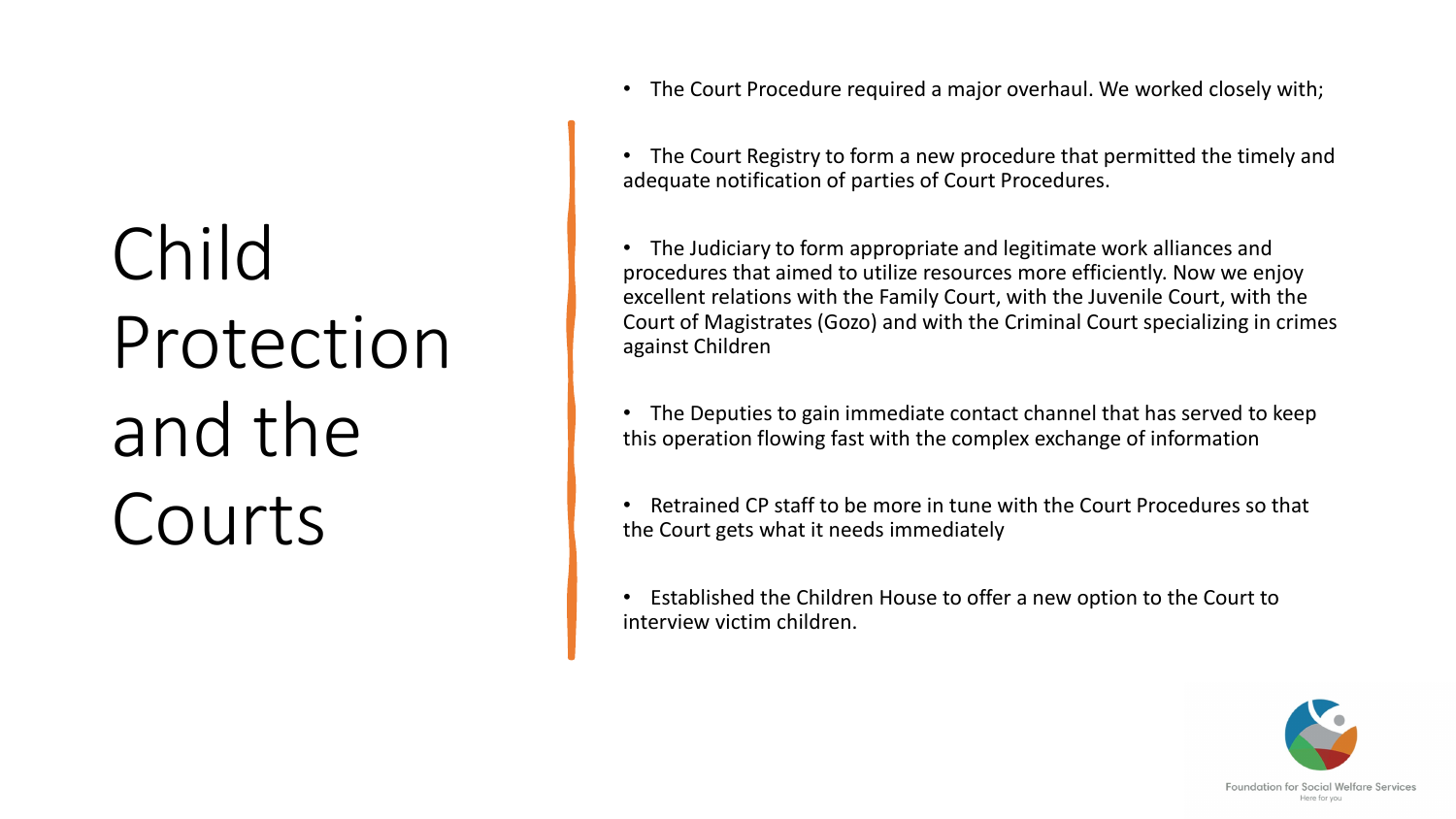Child Protection and other social services

- POMA (Protection of Minors Act) Register working to become the Registrar for this register to serve the employment community.
- Consultants to all services with regards to Mandatory Reporting and other matters of the Minors' Protection Act.
- Established new procedures and MOUs with several entities such as, Gozo FSWS Branch, ACTS, Fondazzjoni Sebħ, The Agency for the support of Asylum Seekers, Aġenzija Sedqa.
- Taken on duties that are traditionally ascribed to other services, such as Urine Testing, etc.

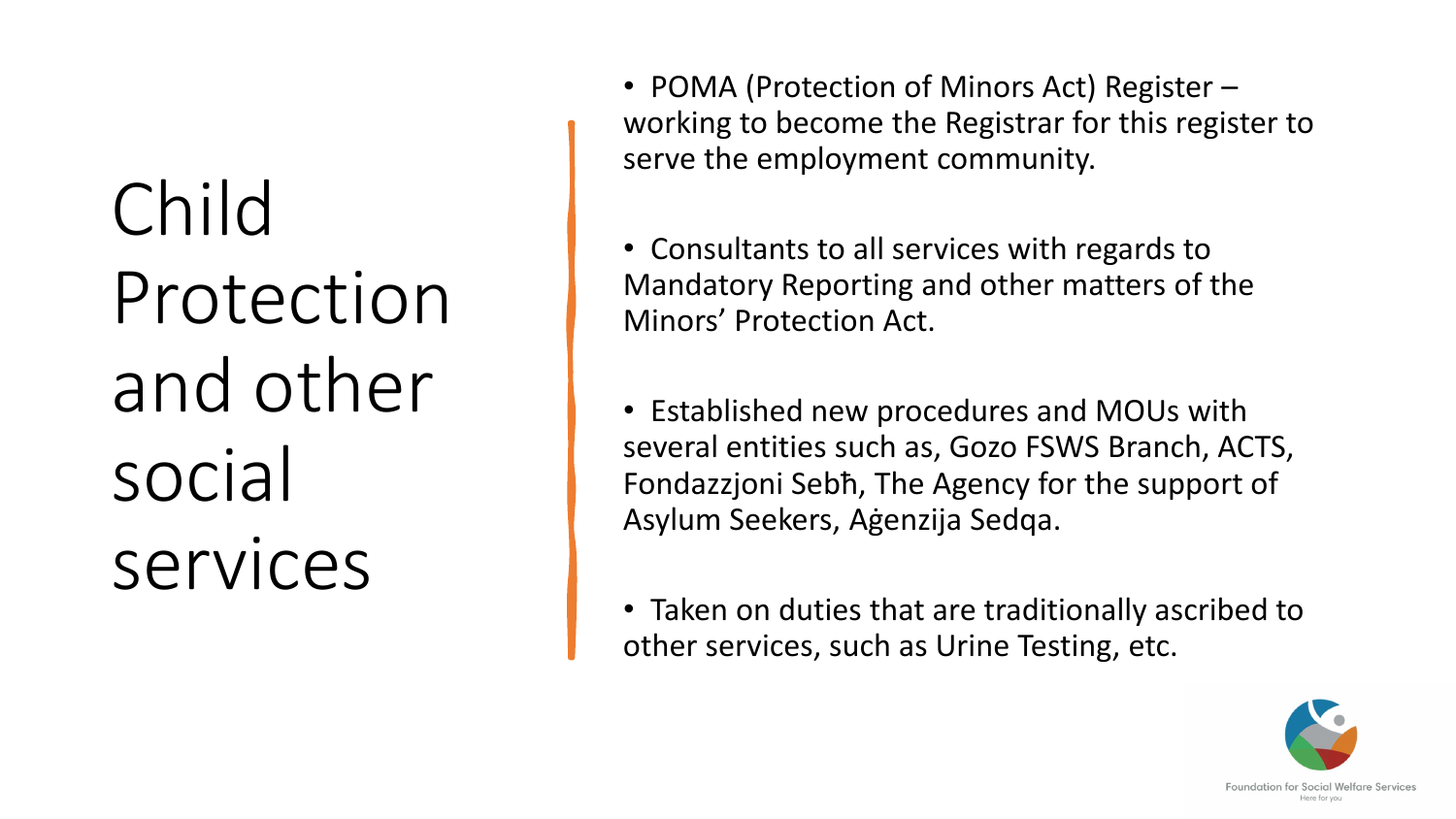# Child Protection and the Authorities

• Formed new procedures with the Central Authority to be able to serve them on the practical elements of the Hague Convention.

• Formed new procedures with the Safeguarding Commission and the Sports Safeguarding Commission to be able to assist immediately on situations that crop up in the Malta Football Association and the Church Social Services.

• Established partnerships with the PROMISE project to ameliorate our services within the Children House to adopt the full set of Barnahus standards to be able to raise our bar with the Court and with the Police.

• Working on improving familiarity and relations with the Health Department. Insofar, we managed to extend the Butterfly Clinic into the Child Protection Offices, and to form a good channel of communication with the registrar of Mater Dei Hospital

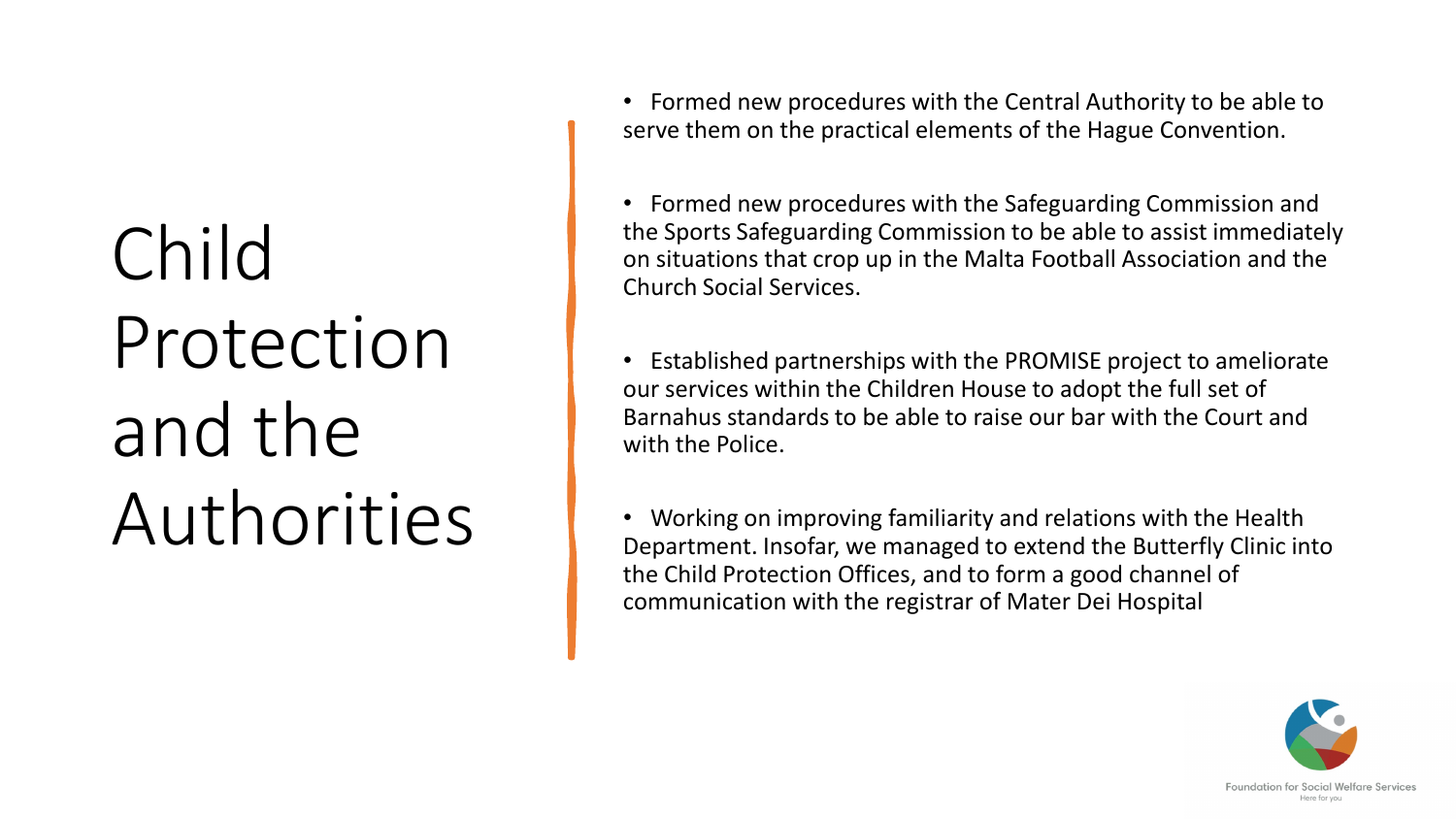#### "all this was done over and above the business-as-usual"

**Funding remains relatively unchanged since 2019** so the load has expanded yet no new capacity has been redirected to the service.

**Good news is** that the services realised that we are here **truly** to get the job done and not to **push work** unto them. Now we are considered highly amongst our peers, and naturally people are trusting us with the leadership positions (ex. LAC Network originally vested the chair to CPS, Keyworker roles in cases vested in CPS, Services seek to support as best as they can).

The **Social Contracts** are no longer scary. Actually now other services request the help of CPS to develop similar contracts within their services with their clients. In DCPS alone, has issued **82** social contracts between 2020 to date.





**Foundation for Social Welfare Services** Here for you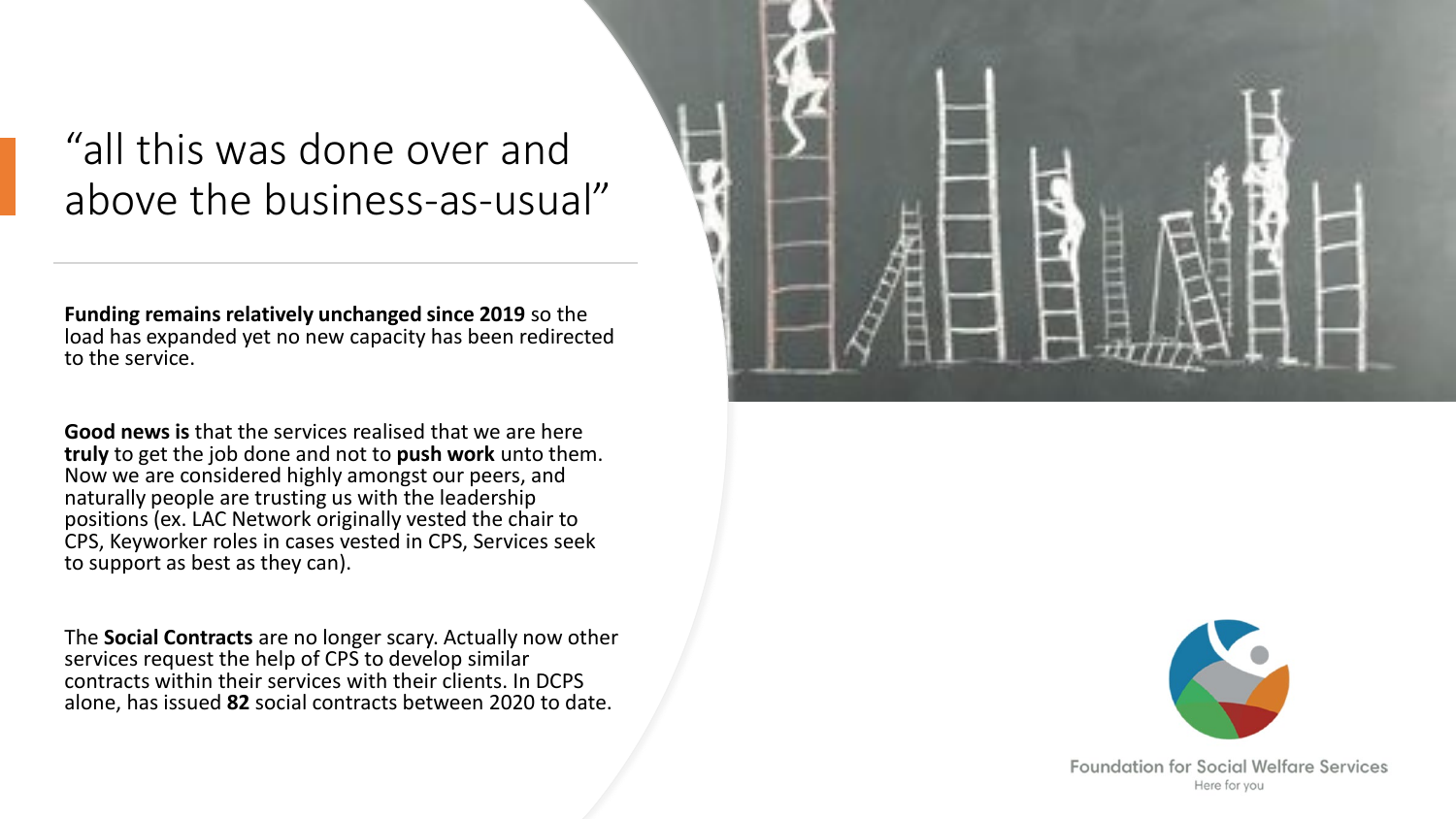

Let's give the cliché "better together" a real look